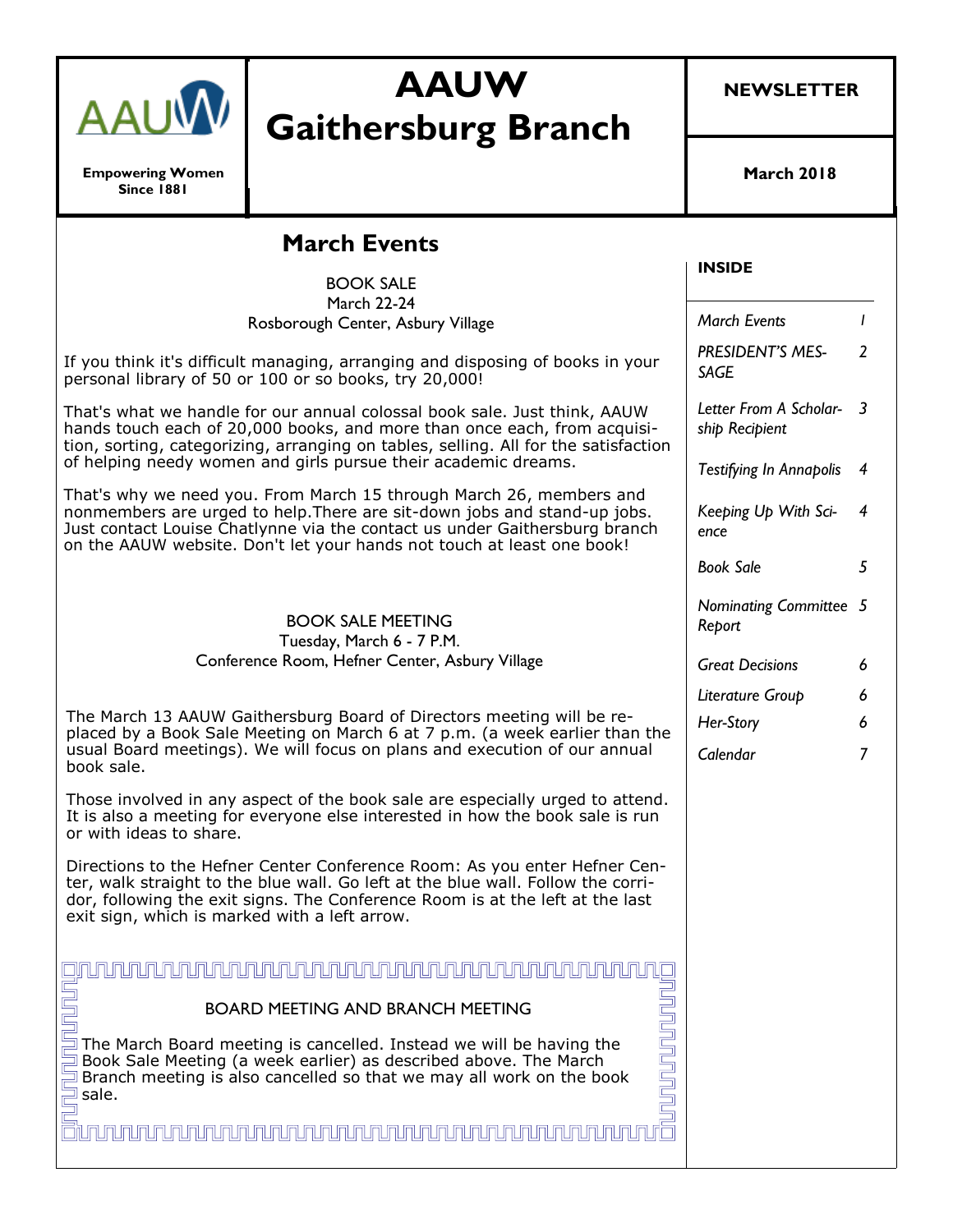## **PRESIDENT'S MESSAGE**

#### *- Heather Reichardt*

Happy Spring--just kidding. I'm writing this on the day in February when it hit 75 degrees! What a teaser for better weather in the future.

#### **Recap--Meeting Ambassador Morella!**

What a great showing for our Branch meeting with special guest, Ambassador Connie Morella. The official attendance was 75. I was pleased to see such a good crowd, with folks coming from many different areas of our community. Ambassador Morella was such a gracious speaker. She talked with many people before and after her presentation. Her career has been even more astonishing and wideranging than most people know. I hope hearing her story was as inspiring to others as it was to me.

One cause that she mentioned she is getting involved with now is IssueOne.org (website: https://www.issueone.org/). This is a "nonpartisan organization dedicated to political reform and government ethics in order to strengthen our democracy...." (from the Twitter page). I include this in case you want to research further.

Thank you to Maria Roberts, our public policy and publicity chair. She worked hard to get the word out, not just to Asblury, but to outside publications and notices. And Judy Sholes, our co-VP for program, did a wonderful job of arranging the event with Ambassador Morella. Thank you to everyone who helped by bringing all the goodies. It would be great to have more meetings that appeal to the wider community. If you have ideas for speakers or topics in this vein, please communicate them to the executive board.



#### **Repeat - BOOK SALE - BOOK SALE - BOOK SALE**

This is redundant, and repetitive, but it's important.

The book sale is early this year--March 22 to 24--again at Asbury. We need all hands on deck to be out between now and then with all things related to the sale. See Liz Hessel's article about the types of tasks needed and when.

While there will be no Branch meeting in March because of the book sale, I encourage everyone to celebrate and recognize Women's History Month in some way during the month of March: volunteer, go to a museum exhibit, go to the library to research women's history--HELP WITH THE BOOK SALE! The possibilities at endless.

I'm looking forward to a fantastic book sale with many members helping and buying!



*President Heather Reichardt took a selfie with Ambassador Connie Morella at the February Branch meeting.* 



*At the February Branch meeting. Carol Plummer, Judy Sholes, Heather Reichardt, Connie Morella, and Edie Allison.*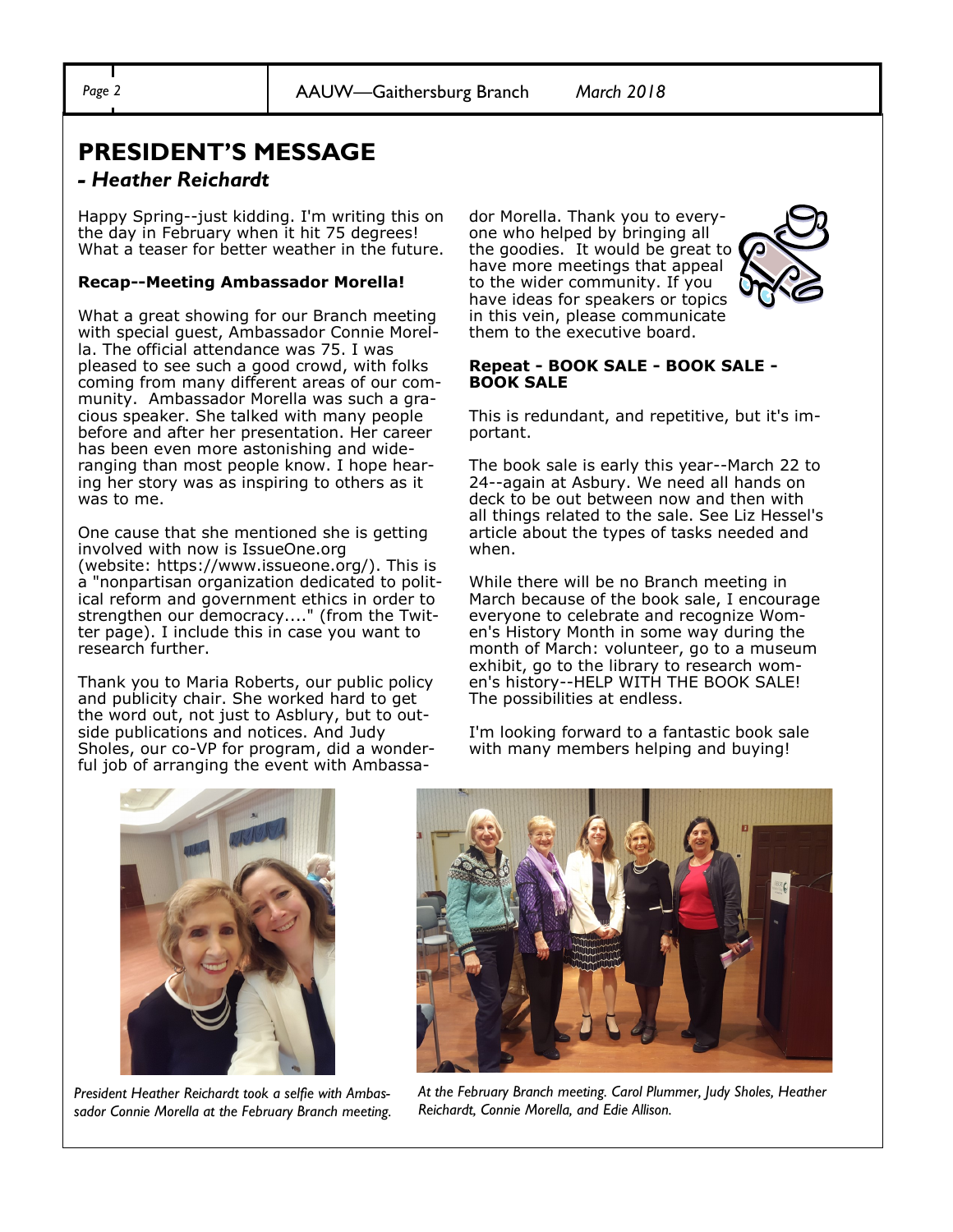*Page 3* AAUW—Gaithersburg Branch *March 2018*

## **LETTERS FROM SCHOLARSHIP RECIPIENTS**

Dear AAUW Scholarship Donors,

I am grateful once again for the opportunity you have provided me through this scholarship offering. It has been very beneficial to my studies as I am able to worry less about money for small items like books and stationery for my courses. For that I am very grateful. I can now take summer classes to catch up on the required STEM classes I need in order to graduate.

I am originally from Ghana, West Africa and moved to the United States about 5 years ago. My entire nuclear family is also residing in the United States and I do have other family members all over the country. In terms of my family, my oldest sister graduated from Montgomery College this May. She is continuing her studies at Towson University (USG)...My two younger siblings are in high school and middle school. The scholarship money helps take the pressure off my parents in terms of my financial needs....

I am currently in my second year at Montgomery College, a full-time student and I plan on graduation in the spring of 2019. I decided to stay an extra year at MC in order to complete my associates degree, since I am part of the Montgomery Scholars Program, I had to push back a few of my STEM courses to take the required classes for Montgomery Scholars. Staying an extra year will do.

I also decided to double major in Bioengineering and International Studies. I like those two fields combined due to the science and math in the bioengineering track and the world language requirement in the International Studies track. I want to continue taking French throughout college....

Through MC, I hope to gain a wide range of network and opportunities, obtain my Associate of Science degree and transfer to either University of Maryland College Park, Smith College or Mount Holyoke. In the meantime, I hope to apply for internships when they become available for summer 2018. In the future I might go to medical school or continue to pursue my Master's degree in Engineering. Although I am still researching career options and although I am not certain on my future career,

I believe it will have to do with science and humanities. I hope to work with people across different range of fields and spectrum.



Yours sincerely, Abena Amfo-Koranteng

Dear AAUW Gaithersburg Scholarship Donors,

I am writing to thank you for your generous \$2,000 AAUW Gaithersburg Scholarship. I was very happy and appreciative to learn that I was selected as the recipient of your scholarship. I was born in Korea and moved to America to study and experience more activities with student visa. Because of this decision, my brother and I followed to come to America with my mother. After I graduated from high school, I chose to attend Montgomery College to find what I really want to do and be in the future.

Now I am currently majoring in Mathematics in Montgomery College with hopes of becoming a professor of a university. The financial assistance you provided will be of great help to me in paying my educational expenses, and it will allow me to concentrate more of my time for studying.

Thank you again for your generosity and support. I promise you I will work very hard and eventually give something back to others both as a professor and possibly a scholarship to future students like myself.

Sincerely, Misun Jung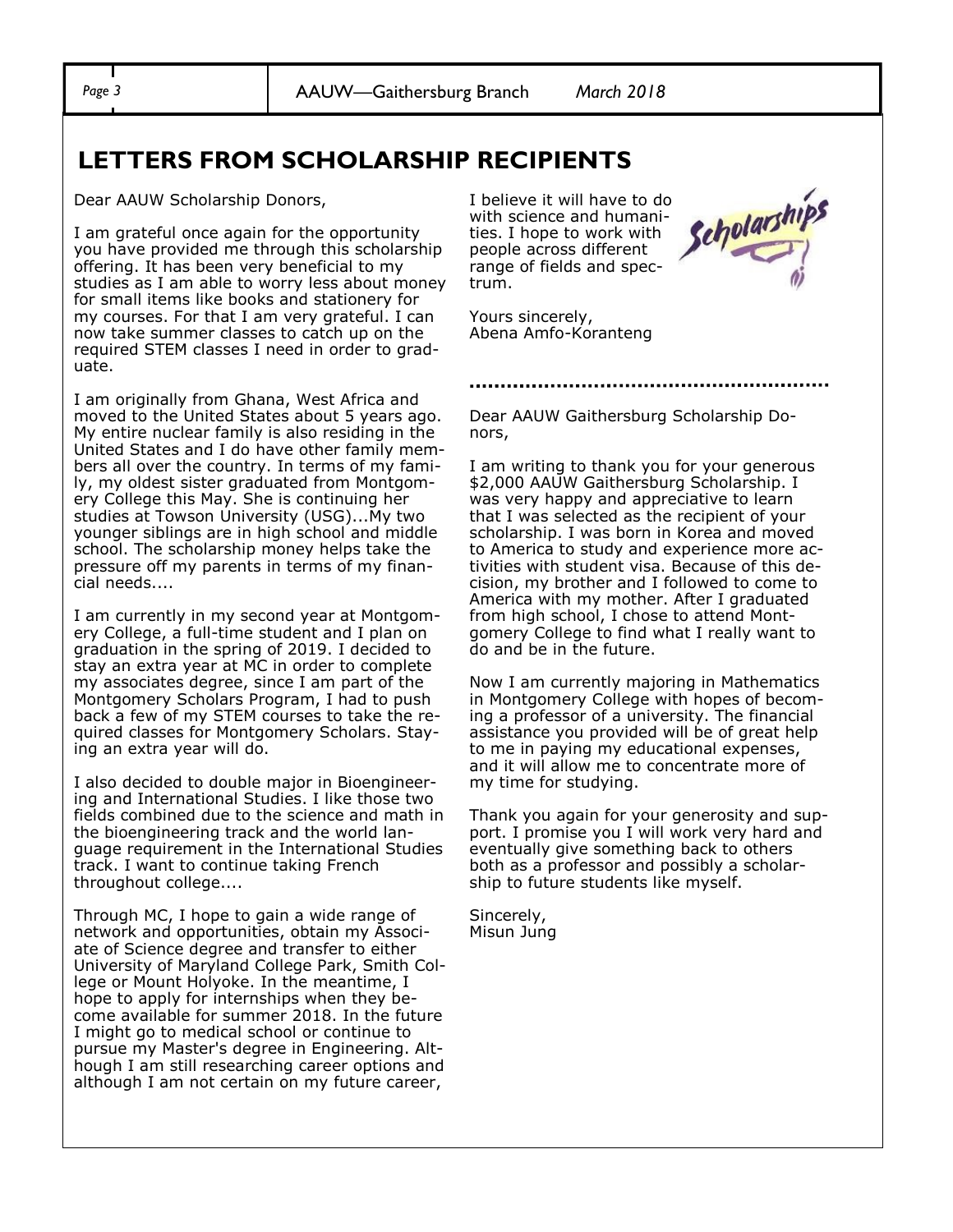*Page 4* AAUW—Gaithersburg Branch *March 2018*

#### **TESTIFYING IN ANNAPOLIS -** *Heather Reichardt, Branch President*

On February 20, I was part of a group of speakers testifhying in support of SB377--Pay Scales and Wage History Information. Other speakers were from MLAW (Maryland Legislative Agenda for Women), the National Women's Law Center, Moms Rising, and the NAACP, along with several other groups.

AAUW is supporting this bill, one of the seven bills endorsed by MLAW. There are many positive reasons to institute this legislation, including closing a part of the gender wage gap that cannot otherwise be explained by factors such as career choices, time away from work, or quality of education As many of us know, if your next salary is based only on your prior salary, you may not be paid what you are really worth since your experience and skills may not be reflected in the previous salary. This negatively compounds over time for women and people of color and especially impacts retirement benefits.

I had only a little over two minutes to speak. But thankfully Erin Prangley, AAUW of Maryland co-VP of public policy, also wrote up my testimony, which focused on AAUW's Work Smart

## **KEEPING UP WITH SCIENCE**

#### **-** *Dorothy Camara*

My attention was drawn to an experiment studying moral reasoning in Capuchin monkeys reported by Robert Sapolsky in his book "The Biology of Humans at Our Best and Worst." Here it is, paraphrased.

The experimenter gives a pebble to a Capuchin monkey. The experimenter then extends her hand palm up, a Capuchin begging gesture. When the monkey puts the pebble in the experimenter's hand, there is a food reward. In other words, the monkeys learn to buy food. Then the experimenter puts two of the trained monkeys side by side. Each gets a pebble. Each gives it to the experimenter. Each gets a grape, which is very rewarding to Capuchins.

and Start Smart workshops and how we are teaching people to negotiate for better wages and benefits. One woman testified that her Maryland government department actually asked for



previous pay stubs as part of the hiring process. She knows that others who were hired for the exact job had higher paying prior jobs. She said she is effectively losing thousands of dollars a year because there is no requirement for even the government to pay men and women equally for the "exact same work."

There were a number of business-interest lobbyists who spoke in opposition to the bill. They said it was complicated and some terms were not specified. One woman, a VP for human resources, said she does need to know prior salary as part of her hiring process.

It appears this bill may have an uphill battle. However, it did pass the House side last year, so there is hope. I would encourage everyone to write to your state senator and ask for their support of SB377!

In the next phase, the reward is changed. One Capuchin gets a grape but the other one gets a less preferred piece of cucumber. The monkey getting the cucumber



would more likely fling the cucumber at the experimenter or bash around in frustration. Most consistently, the monkey wouldn't even give the experimenter the pebble the next time.

Conclusion: Monkeys reject unequal pay!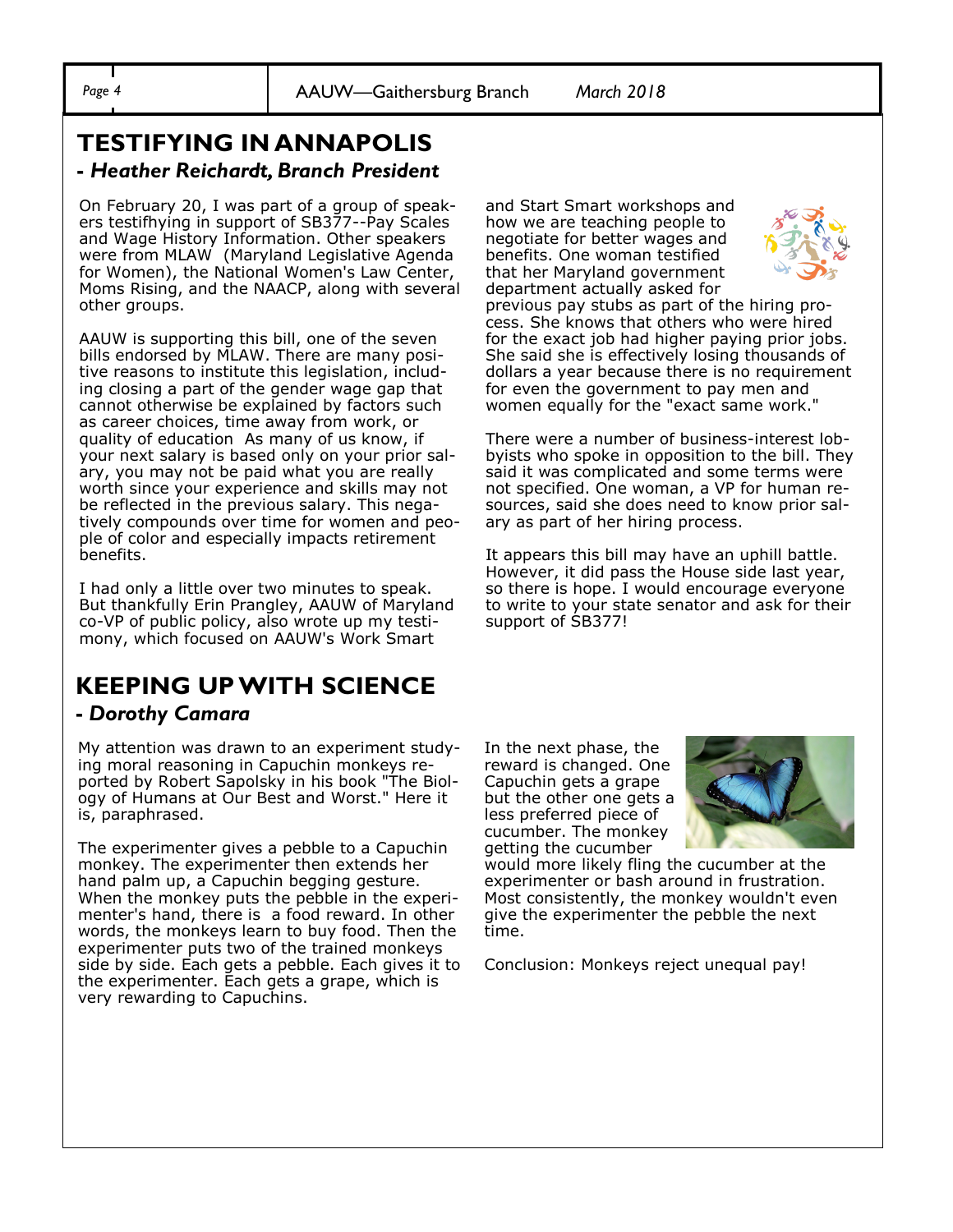## **2018 BOOK SALE MARCH 22-24**  *- Liz Hessel, Chair of Book Sales*

#### We all take pride in the funds we raise for scholarships and other programs through our annual book sale. Now is the time we need everyone to help.

Try to volunteer 12-20 hours between March 15 through 25. This includes final sorting and displaying of books, customer service, and clean up afterwards. There's a lot of fellowship to enjoy as we work together. If you haven't already signed up, one of our members will be contacting you. If you are unable to participate during the sale, consider making a contribution to the scholarship fund.

There are tasks also that you can do at home before the sale. Contact me at liz@meral.com to help with any of the following.

1) Distribute our pink postcards to friends and neighbors. Ask your local businesses if you can post one on their community bulletin board or on the glass window or door.

2) Collect more books. Contact neighbors, put

## **NOMINATING COMMITTEE REPORT**

#### *- Mary Wykes, Chair*

The following Branch officers have agreed to have their names placed in nomination for fiscal year 2018-19.

- President—Heather Reichardt
- Program Co-Vice Presidents—Marilyn O'Connell and Judy Sholes
- Membership Vice President—Carol Plummer
- Treasurer—Edie Allison
- Secretary—Barbara Garrard

All are currently serving in these offices and are eligible to serve in their positions another year.

Our committee is delighted to present this experienced slate of officers to the Branch. Election will

a note on your neighborhood blog or internet site asking for books, CDs, and DVDs. You can accept them until Thursday, March 15.



3) Help advertise the sale to book clubs, neighborhood websites, church or synagogue, local businesses, senior communities, families with children.

4) Reach out to SciFi clubs, home-schooled communities, Russian language community, families with children.

5) Collect cloth grocery bags to give to customers on Saturday's bag day.

6) Make a poster to display during the sale that shows how we use the proceeds from the book sale for programs such as scholarships, NCCWSL, Legal Advocacy Fund, AAUW Funds.

be at the April 24 Branch meeting. Other nominations can be accepted from members providing the nom-



inees agree to have their name presented. Please present any such names to Mary Wykes, committee chair, for inclusion on the ballot before April 1, or nominations may be made from the floor at the Branch meeting.

Nominating Committee members are Chair Mary Wykes, Maria Roberts and Anna Fraker.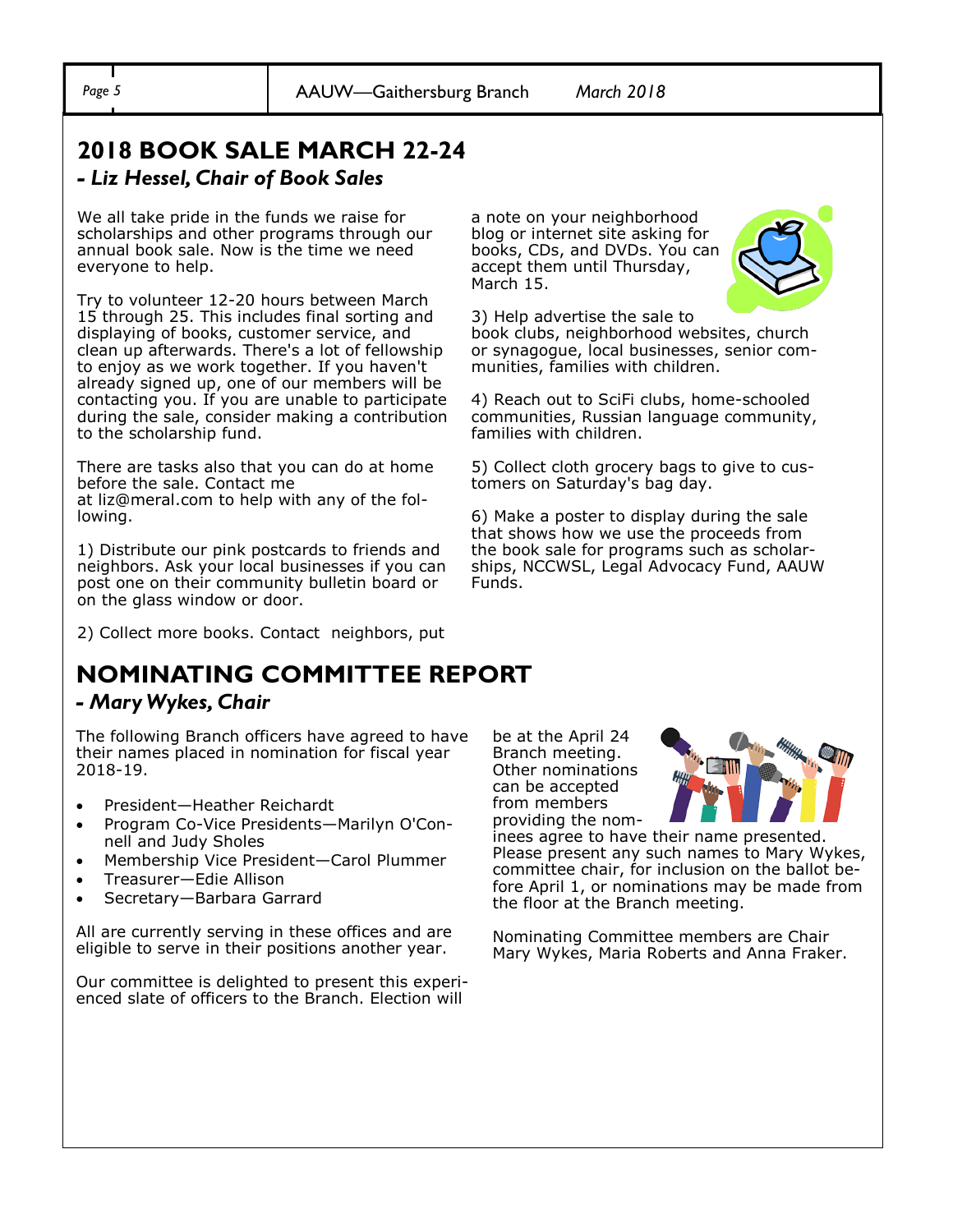| ٠<br>l<br>- |
|-------------|
|             |

*Page 6* AAUW—Gaithersburg Branch *March 2018*

### **GREAT DECISIONS**  *- Mary Wykes, Coordinator*



The Great Decisions interest group will meet at 2:30 p.m. on Wednesday, March 28, at the home of Vivian Otto Anita Taylor will lead the

discussion on the timely topic of "Russia's Foreign Policy." The study guide author is Allen C. Lynch, professor of politics at the University of Virginia.

Light refreshments will be served. New members are always welcome.

rare Islamic manuscripts away from the threat of destruction at the hands of Al Qaeda militants to the safety of

Light refreshments will be served. New

members are always welcome.

## **LITERATURE GROUP** *- Mary Wykes for Coordinator Jean Young*



The Literature Group will meet at 10 a.m. on Saturday, March 17. Sandra Finerty will be the host at her home. She will lead the discussion of the book, "The Bad-Ass Librarians of

Timbuktu," by Joshua Hammer. This book describes how a group of librarians from Timbuktu enacted a daring plan to smuggle the city's great collection of

## **HER-STORY INTEREST GROUP**  *- Anita Taylor, Coordinator*

We will not have a meeting of the HerStory group in March so that we can devote our time to working on the book sale. Give as much time as you can spare, and let Louise Chatlynne know your availability and willingness.

In April, we will meet on the 4th at 2:30 p.m. in the Club Room at Park View (Building 211) on Asbury campus. Jean Hirsch will lead the discussion about Ruth Gruber. Gruber's life and work cover a lot of challenges that women faced during the years previous to the "second wave" feminism and the changes that time of life brought. Her life spanned most of the 20th century and the first 16 years of the 21st century— September 30, 1911, to November 17, 2016.

Come learn about this journalist, photographer, writer, humanitarian, and United States government official.

southern Mali.



Please come and bring your friends. We'll be delighted to have you. For outsiders, tell the folks at the gatehouse (at 301 Odendhal) that you are going to Park View. From that gate take the road in front of you till you reach a T intersection; turn right and follow the road to the building at the top of the hill. Parking may be difficult out front. If so, come in the back door (farther up the hill), where parking is sufficient, and use the elevator to come down one floor.

#### *AAUW GAITHERSBURG BRANCH*

*Website: gaithersburgmd.aauw.net* 

*Advancing equity for women and girls through advocacy, education, philanthropy and research.*

*President Heather Reichardt*

*Co-Vice Presidents for Program Marilyn O'Connell*

*Judy Sholes*

*Vice President for Membership Carol Plummer*

*Treasurer Edie Allison*

*Secretary Barbara Garrard*

*Appointed Members of the Board Anna Fraker*

*Liz Hessel*

*Maria Roberts*

*Newsletter Editor Qing Jiang*

*Newsletter Coordinator Dorothy Camara*